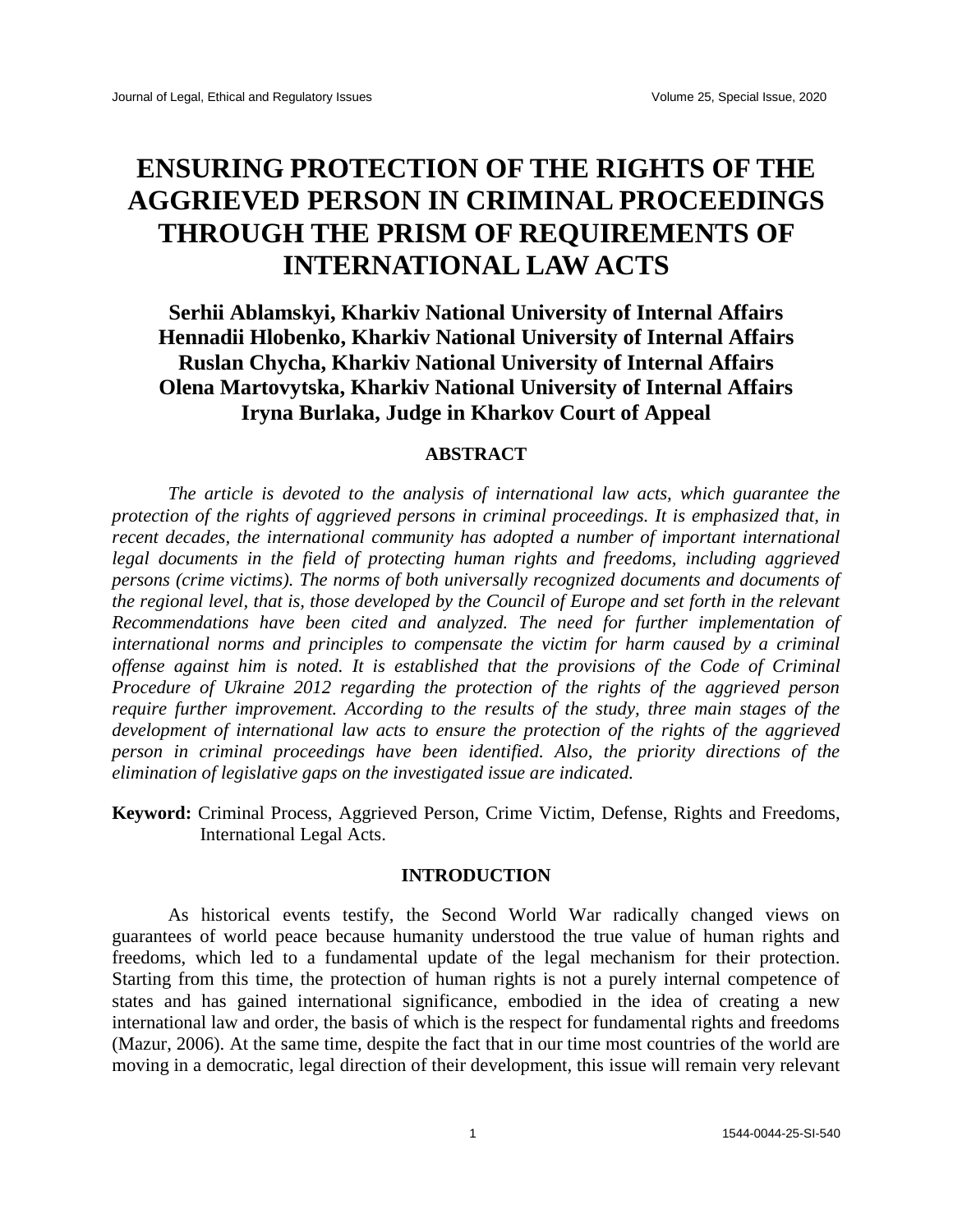since crime has a significant negative impact on the economic situation of the country, society, and above all on those who have suffered from crimes (Lapkin et al., 2019).

The problem of effective provision of the protection of the aggrieved person's rights in criminal proceedings has always existed, and even despite the ratification by Ukraine of a number of international documents that guarantee every person fundamental rights and freedoms. Under these conditions, the key issue should be the development and introduction of an effective legal mechanism for protecting the rights of the aggrieved person in criminal proceedings on the one hand and their updating on the other. This will be evidence that the state as a whole and its law enforcement bodies are ready to fulfill their international obligations.

## **LITERATURE REVIEW**

The problematic issues of protecting the rights of aggrieved persons in criminal proceedings in the aspect of international legal standards are highlighted in the works of Kaplina and Grigorovich, who rightly noted that the strengthening of the procedural status of the aggrieved person remains one of the priority areas of the state (Kaplina, 2004; Grinorov, 2012). In turn, Nikonenko (2001), Orlov (2004) & Plachkov (2011) investigated the types and content of criminal procedural guarantees of compensation for material damage caused by a crime, on the basis of which they came to the conclusion that it is necessary to further improve the current legislation of Ukraine in this issue (Nikonenko, 2001; Orlov, 2004; Plachkov, 2011). Scientists Reznik et al. analyzed the legislation of countries such as Ukraine, Russia, and the Republic of Belarus, the norms of which provide for a system of measures to combat corruption in law enforcement agencies and their responsibility for committing offenses (Reznik et al., 2017).

In general, the study of scientific literature indicates that for a long time the issue of the right to protection of the aggrieved person, as well as its procedural status, remained without the attention of scientists, practitioners, and the legislator. Along with this, considerable attention is paid to protecting the rights of the suspected and the accused.

#### **METHODOLOGY**

When writing this scientific study, a set of methods used in legal science was used. The historical and legal method made it possible to trace the historical aspects of the development of international law acts in the field of ensuring human rights. Using comparative legal and formal legal methods, international documents that guarantee the protection of the rights of the aggrieved persons have been analyzed. The search and bibliographic method provided a search for literary sources on research issues, which provided definitions of the main stages of development of international law acts in the field of protecting the rights of aggrieved persons in criminal proceedings.

### **FINDINGS AND DISCUSSIONS**

Globalization of law may be defined as the worldwide progression of transnational legal structures and discourses along the dimensions of extensity, intensity, velocity, and impact (Terence & Osinsky, 2006). With the expansion of international law and its increased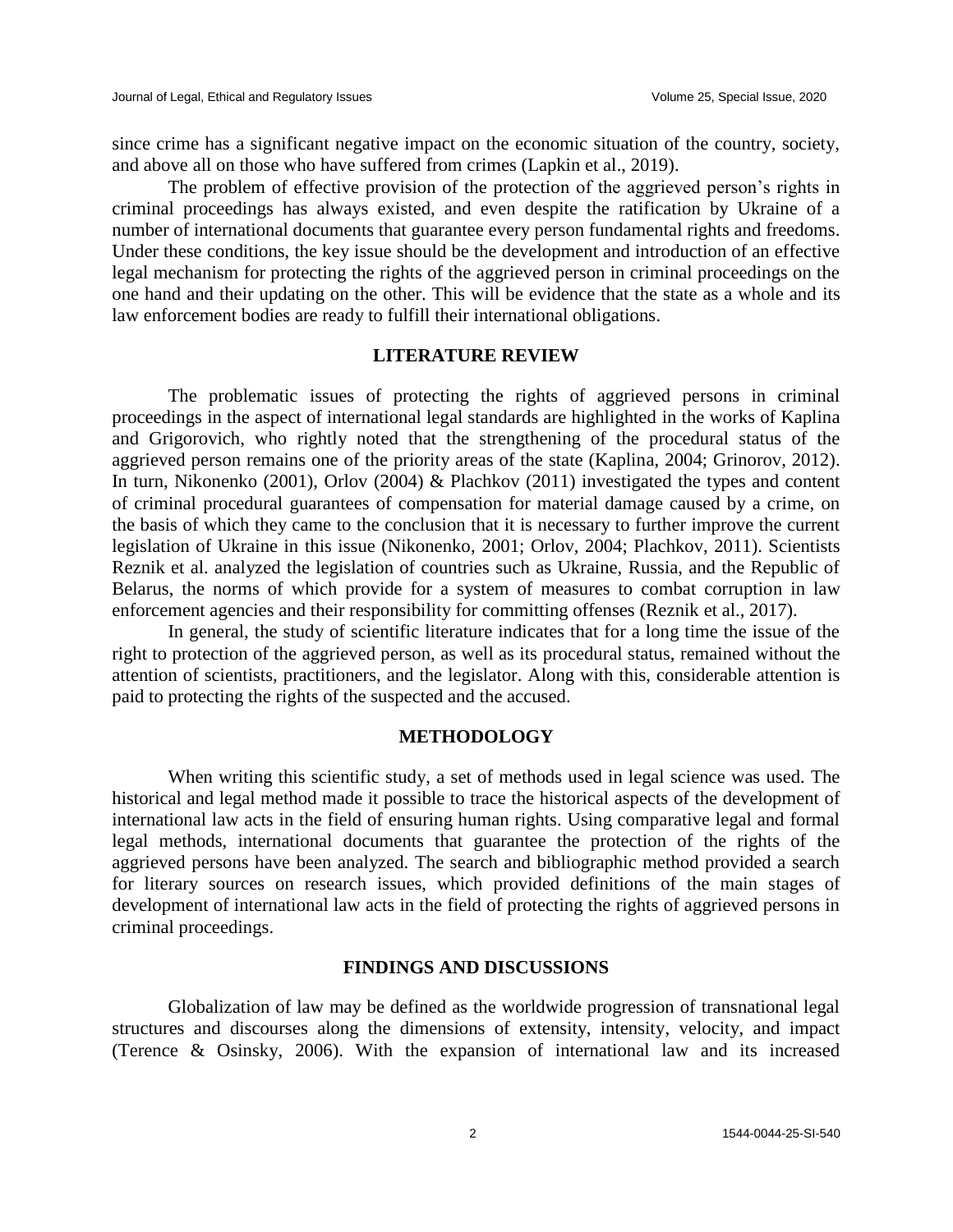specialization, it is no longer the case that it is made by a finite number of entities (states) through a handful of intergovernmental processes (Pronto, 2008).

In recent decades, the international community has adopted a number of important international legal documents in the field of protecting human rights and freedoms, namely: the Universal Declaration of Human Rights, the Convention for the Protection of Human Rights and Fundamental Freedoms; International Covenant on Civil and Political Rights and others. The significance of these documents is difficult to overestimate even today since for the first time at the international level the fundamental norms and requirements were enshrined, which guaranteed each person the protection of inalienable rights and freedoms, the right to life, dignity, personal and family life, freedom and personal integrity, equal access to court and equality before the court, fair trial and the like.

Since the 20th century, international legal standards for the protection of human rights have also begun to be actively developed at the regional level, which is associated with the activities of the Council of Europe. Since Ukraine joined the Charter of the Council of Europe (The Law of Ukraine, 1995), our state has committed itself to harmonize national legislation in accordance with international law. First of all, this is due to the fact that, in Article 3 of the Charter, respect for human rights is a fundamental principle of participation in the Council of Europe. In case of violation of such rights, the Committee of Ministers of the Council of Europe is authorized to apply sanctions in the form of suspension of the participation of a member state or its complete exclusion from the Council of Europe (Council of Europe Charter, 1949).

One of the first documents that focused on the rights of crime victims was the Convention on Compensation for Damage to Victims of Violent Crimes, Article 2 of which noted the need to strengthen liability for harm caused to a person as a result of intentional violent crimes. Later, the UN General Assembly adopted the Declaration of Basic Principles of Justice for Victims of Crime and Abuse of Power (Legislation, 1985), which summarized the most progressive achievements in the field of human rights protection. In particular, states are encouraged to establish and strengthen judicial and administrative mechanisms to ensure that victims receive compensation through formal or informal procedures, which should be expeditious, fair, and affordable (Kaplina, 2004). Therefore, the provisions according to which offenders or third parties responsible for their behavior should provide fair restitution to crime victims, their families or dependents should be recognized as progressive. This type of restitution should include the return of the property, payment for harm caused, reimbursement of expenses incurred as a result of victimization, provision of services, and restoration of violated rights. In this respect, the recommendations set out in United Nations General Assembly Resolution 45/107 dated 14 December 1990 should be taken into account. In particular, officials are recommended to develop legal mechanisms that should include a list of comprehensive measures to protect the rights of aggrieved persons, provide them with legal assistance, as well as redress (compensation) for harm caused by the crime (Legislation, 1990).

The provisions of Articles 68, 75 of the Rome Statute of the Criminal Court on the protection of the rights of aggrieved persons, their participation in the proceedings, and redress of harm (Law, 1998) are important for redress (compensation) of harm in criminal proceedings. When improving national legislation, Ukrainian legislators should also take into account the regulatory provisions of this Charter since on January 20, 2000, it was signed by the Government of the country. Moreover, in 2010, the Resolution on the impact of the Rome Statute system on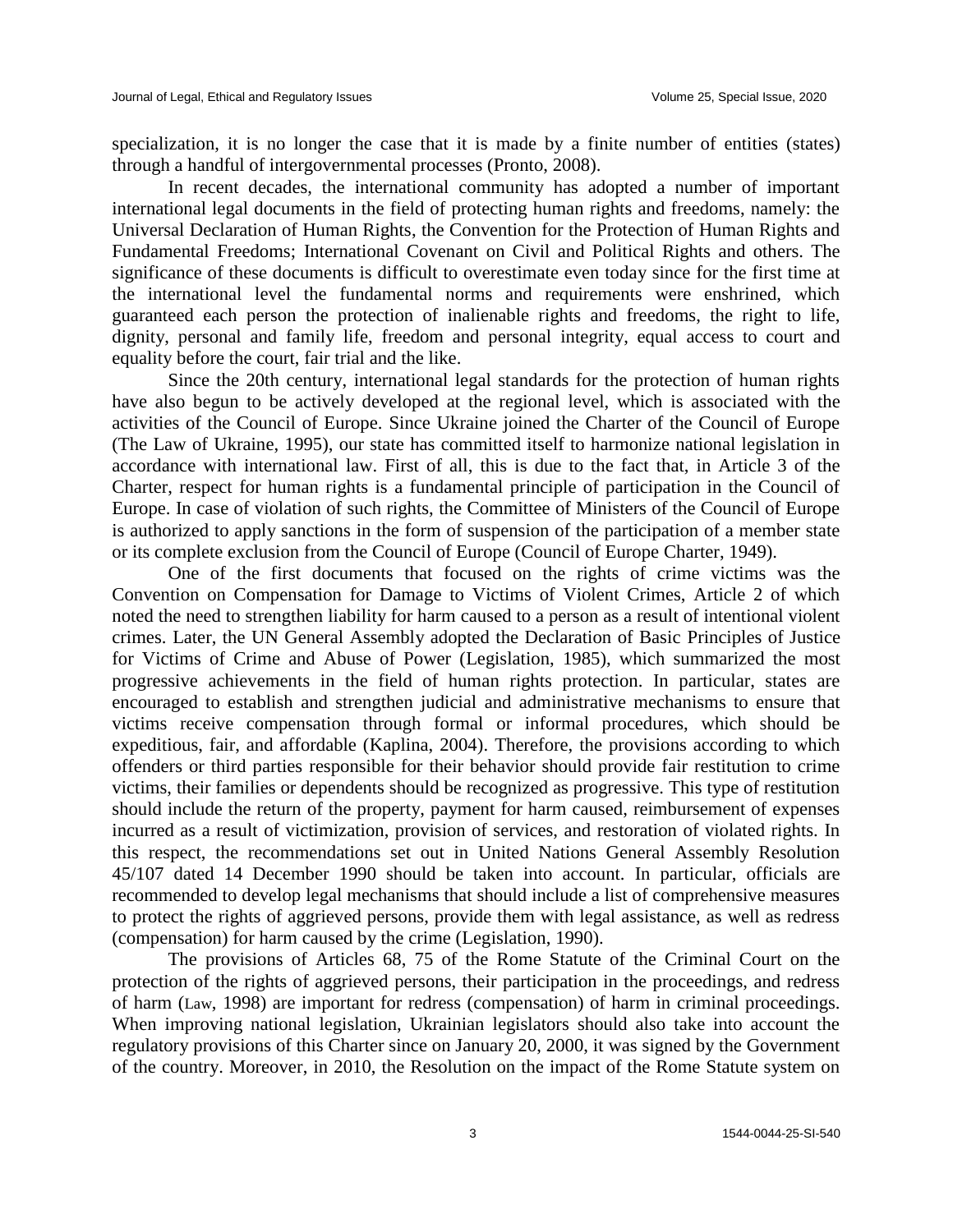aggrieved persons was adopted, which defined the following rights of aggrieved persons: equal and effective access to justice; protection and support; prompt and adequate redress (compensation) of damage; access to relevant information on violated rights and the legal mechanism for its compensation (Law, 2010). However, today norm-setting work in this direction, unfortunately, remains at a rather low level.

One of the types of legal guarantees that provide full compensation for material damage caused by a criminal offense is criminal procedural guarantees (Nikonenko, 2001). These guarantees are manifested in the principles of criminal proceedings, the procedural form, legal institutions, and norms that regulate the forms of compensation for harm, as well as the proper implementation of prosecutorial supervision and judicial control (Orlov, 2004). That is why, according to the fair assertion of Plachkov, one of the ways to strengthen legal guarantees to protect the rights and legitimate interests of aggrieved persons is to improve the legislative regulation of compensation for harm caused by crime. First of all, this concerns the procedural mechanisms of criminal law and civil law nature (Plachkov, 2011). In this regard, the decision of the XI Congress of the International Criminal Law Association, which first formulated the initial provisions and general principles for compensation of harm caused by crime to an aggrieved person, is essential. In particular, it was noted that effective compensation is the task of social solidarity, especially in cases where the offender is unknown or the trial was not instituted against him or he was sentenced but he was insolvent. The above indicates the constant calls of the international community to strengthen the protection of the rights and legitimate interests of the aggrieved person in criminal proceedings.

Recommendation R (85) 11 of the Committee of Ministers to member states on the situation of the aggrieved person in criminal law and criminal procedure dated 28 June 1985 indicates the need within the criminal justice system to pay more attention to physical, psychological, material, and social damage caused to the aggrieved person, as well as consider measures that should be taken in this regard to meet its needs (Legislation, 1985). The need for redress for the aggrieved person in relation to the recognition of the offender's needs for its social status is contained in Recommendation R (92) 16 on European rules on general sanctions and measures adopted by the Committee of Ministers of the Council of Europe on 19 October 1992 (Legislation, 1992).

The piecemeal approach introduced in 2009 in the Council's Roadmap Resolution has resulted in an impressive number of common minimum norms on procedural rights for defendants and victims of crime, adopted under the heading of Article 82(2) TFEU. However, the extent of EU competence to harmonize defence rights is too limited to justify major new steps in this regard (Ouwerkerk, 2019).

Thus, human rights instruments address issues that used to be regulated within national law. Today, there is an ongoing interaction between international, European, and national law, which leads to much discussion about how the three levels of regulation are consolidated. European law and international (human rights) law have shaped the national legal systems in Europe in profound ways; sometimes in ways that were not anticipated (Sosa et al., 2019).

Despite the current norms and principles of the international community that protect the rights of an aggrieved person in criminal proceedings, the Code of Criminal Procedure of Ukraine 2012 still has gaps that need to be addressed. In particular, the unresolved issue is the determination of the amount (volume) of harm caused by a criminal offense, which is subject to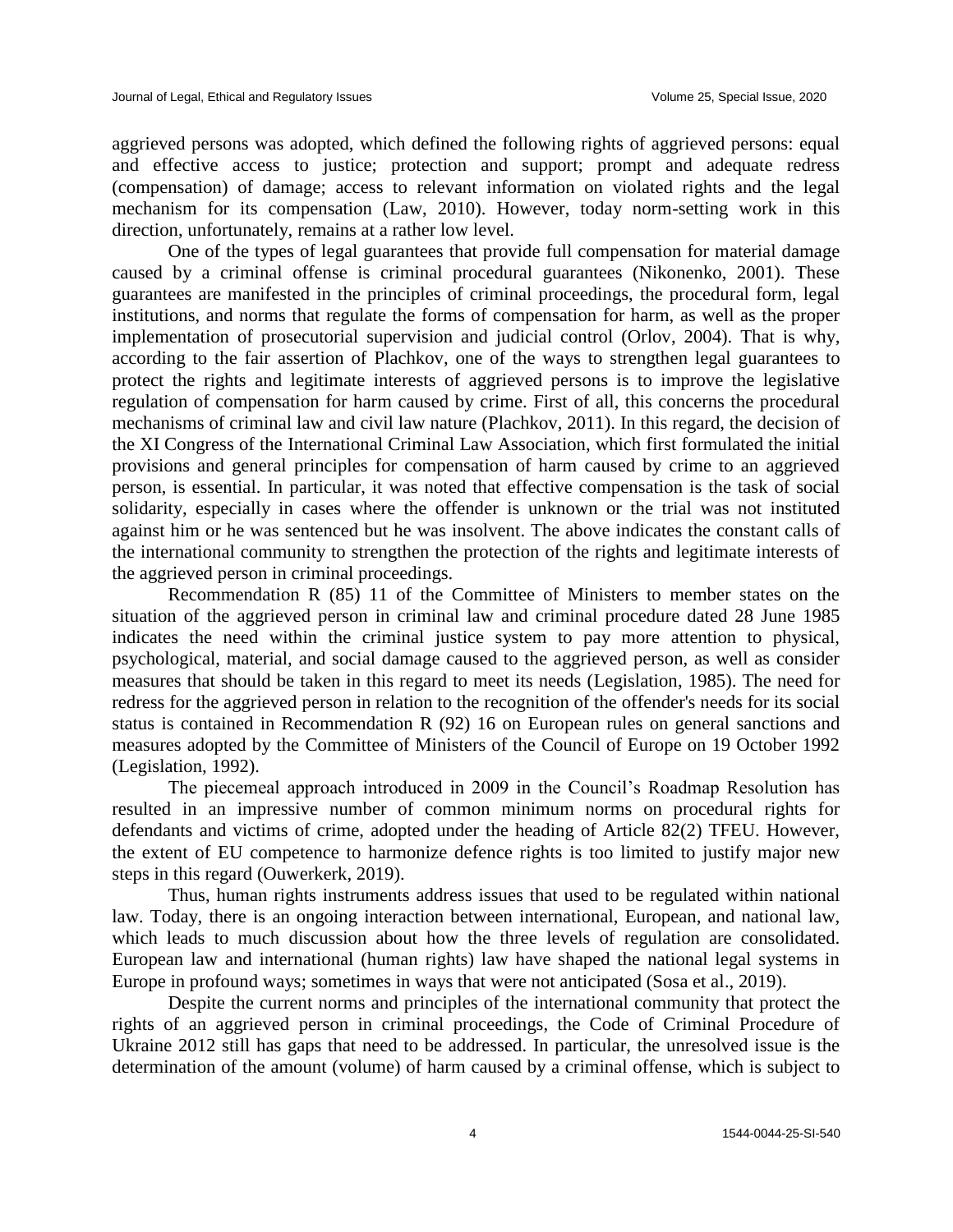compensation of the aggrieved person. In addition, the legislator did not provide for the possibility of compensation for physical harm caused to the aggrieved person; did not provide him with the right to bring a civil suit during the court session, did not provide the aggrieved person's representative with the right to bring a civil suit. As well, the right of the aggrieved person to refuse to file a civil suit is not established. We believe that such legislative gaps violate the rights of an aggrieved person and therefore must be addressed.

Moreover, in the Code of Criminal Procedure of Ukraine 2012, the right of an aggrieved person to defend is significantly narrowув, compared to the suspected, the accused. Evidence of this is the fact that the aggrieved person is not provided with the right to qualified legal assistance on the part of its chosen or appointed counsel, and there are no cases of providing him with free legal assistance. The scientific community and lawyers have repeatedly focused their attention on these problematic issues but they have not been resolved by the legislator.

# **RECOMMENDATIONS**

Given the importance of the above international documents in the field of protection of the rights of the aggrieved person, it is advisable for the Ukrainian government:

- 1. To review national legislation in relation to its compliance with international principles of protection of the rights of aggrieved persons;
- 2. To agree on the provisions of the Code of Criminal Procedure of Ukraine to the Recommendations of the Committee of Ministers of the Council of Europe on the situation of aggrieved person in the framework of criminal law and proceedings;
- 3. To adopt a law, in which to normalize issues on redress (compensation) of harm caused by a crime for aggrieved persons;
- 4. To create a special fund for redress (compensation) of harm to aggrieved persons and establish the amount of funds to solve these problems;
- 5. To introduce the procedural mechanism of compensation for moral damage to a legal entity in the Code of Criminal Procedure of Ukraine;
- 6. In Article 129 of the Code of Criminal Procedure of Ukraine to identify:
	- 1. How it is necessary to determine the amount of moral, physical, and property damage;
	- 2. Cases when it is impossible to settle the claim;
	- 3. Measures to be taken by the court on confiscation of property if this was not provided at the stage of pre-trial investigation.

#### **CONCLUSION**

The formation of international legal standards in the field of protection of the rights of aggrieved persons in criminal proceedings has gone through three main stages. At the first stage, only certain rights of aggrieved persons (victims of crimes) were consolidated in international documents, including in the aspect of the fundamental rights and freedoms of each person. The second stage was marked by the adoption of the Declaration of Basic Principles of Justice for Victims of Crime and Abuse of Power in 1985, in which for the first time at the international level the concept of "*victim of crime*" was formulated and the principles of its procedural status were defined. The third stage includes the activities of the international community to implement the provisions of this Declaration by creating specific measures to ensure the rights of victims of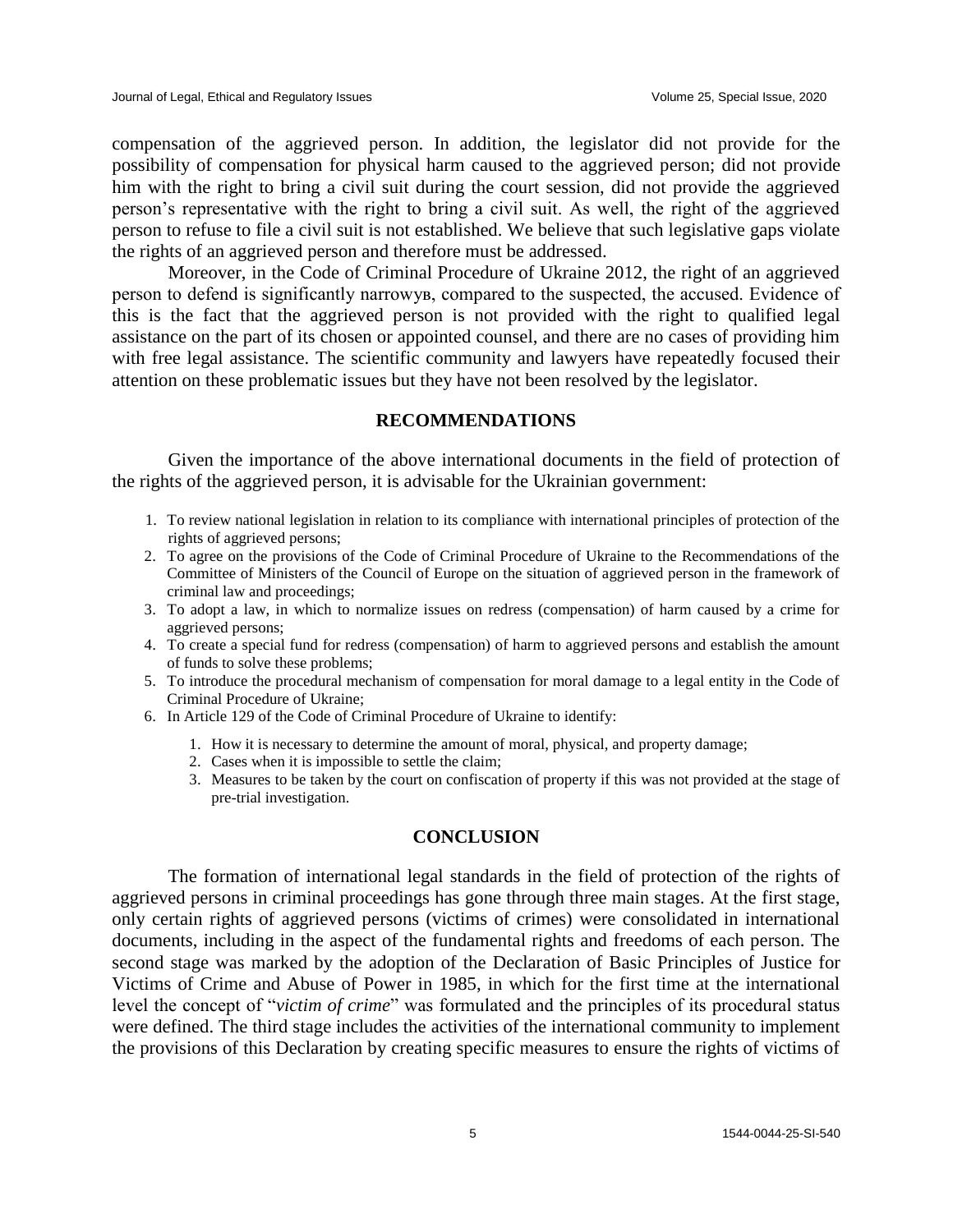crimes and introducing mechanisms for their implementation in the practical activities of law enforcement and judicial authorities.

The Ukrainian experience of adapting national legislation to international legislation indicates that the process of developing the legal framework for adaptation has become quite lengthy. The effectiveness of the process of adaptation of national legislation depends on how the regulatory framework is formed on the basis of which adaptation will be carried out.

The international legal standards for the protection of the rights of an aggrieved person consist of a combination of such components as:

- 1. Recognition and implementation of fundamental human rights and freedoms in all spheres of life;
- 2. Observance of human rights and freedoms without any discriminatory restrictions;
- 3. State responsibility for violation of human rights and freedoms;
- 4. Continuous improvement of the legal mechanism for protecting rights;
- 5. The introduction of effective state control to restore violated rights.

#### **REFERENCES**

- Council of Europe Charter. (1949). *Statute of the Council of Europe*. Retrieved from https://zakon.rada.gov.ua/laws/show/994\_001
- Grinorov, S.A. (2012). On ensuring certain rights of victims of crime. *Bulletin of the Moscow University of the Ministry of Internal Affairs of Russia, 5*(1), 124-132.
- Kaplina, O.V. (2004). International legal standards for the protection of rights of aggrieved persons in criminal proceedings: Interpretation and problems of implementation in the national legislation of Ukraine. *Bulletin of Khmelnitsky Institute of Regional Administration and Law, 1(*2), 224–225.
- Lapkin, A., Maryniv, V., Yevtieieva, D., Stolitnii, A., & Borovyk, A. (2019). Compensation for damage caused by offences as the way of protection of victims' rights (on the example of Ukraine): The economic and legal aspects. *Journal of Legal, Ethical and Regulatory Issues, 22(3), 1-10.*<br>(1998). Rome Statute of the International Crima
- Law. (1998). *Rome Statute of the International Criminal Court.* Retrieved from http://zakon4.rada.gov.ua/laws/show/995588/
- Law. (2010). *Conference on the review of the rome statute of the international criminal court (Kampala).* The Hague: The International Criminal Court.
- Legislation. (1985). *Recommendation R (85) 11 of the committee of ministers to member states on the position of the aggrieved person in criminal law and criminal proceedings.* Retrieved from http://zakon3.rada.gov.ua/laws/show/994\_127
- Legislation. (1990). *Recommendations for international cooperation in the prevention of crime and criminal justice in the context of development: UN general assembly resolution 45/107.* Retrieved from http://zakon4.rada.gov.ua/laws/show/995\_832
- Legislation. (1992). *Recommendation R (92) 16 of the committee of ministers to member states on the European rules on general sanctions and measures.* Retrieved from http://zakon2.rada.gov.ua/laws/show/994\_047
- Mazur, M.V. (2006). *Interpretation and application of the convention for the protection of rights and fundamental freedoms by the European court of human rights and the courts of Ukraine.* Lugansk: EPD.
- Nikonenko, M.Y. (2001). The concept, types, and content of criminal procedural guarantees. *Scientific Bulletin of NAIAU, 1*(1), 59–69.
- Orlov, M.V. (2004). Criminal procedural guarantees for compensation for pecuniary damage caused by crime: Substantiation of guarantees of control and compulsion to perform compensation for damages of the aggrieved person, review of legislation. *Law of Ukraine, 5*(1), 68–71.
- Ouwerkerk, J. (2019). EU competence in the area of procedural criminal law: Functional vs. self-standing approximation of procedural rights and their progressive effect on the charter's scope of application. *European Journal of Crime, Criminal Law and Criminal Justice, 27*(2), 89–96.
- Plachkov, D.V. (2011). The place of the relations of indemnification by the state caused to the individual by the crime in the civil law of Ukraine. *South Ukrainian Law Journal, 4*(1), 120-129.